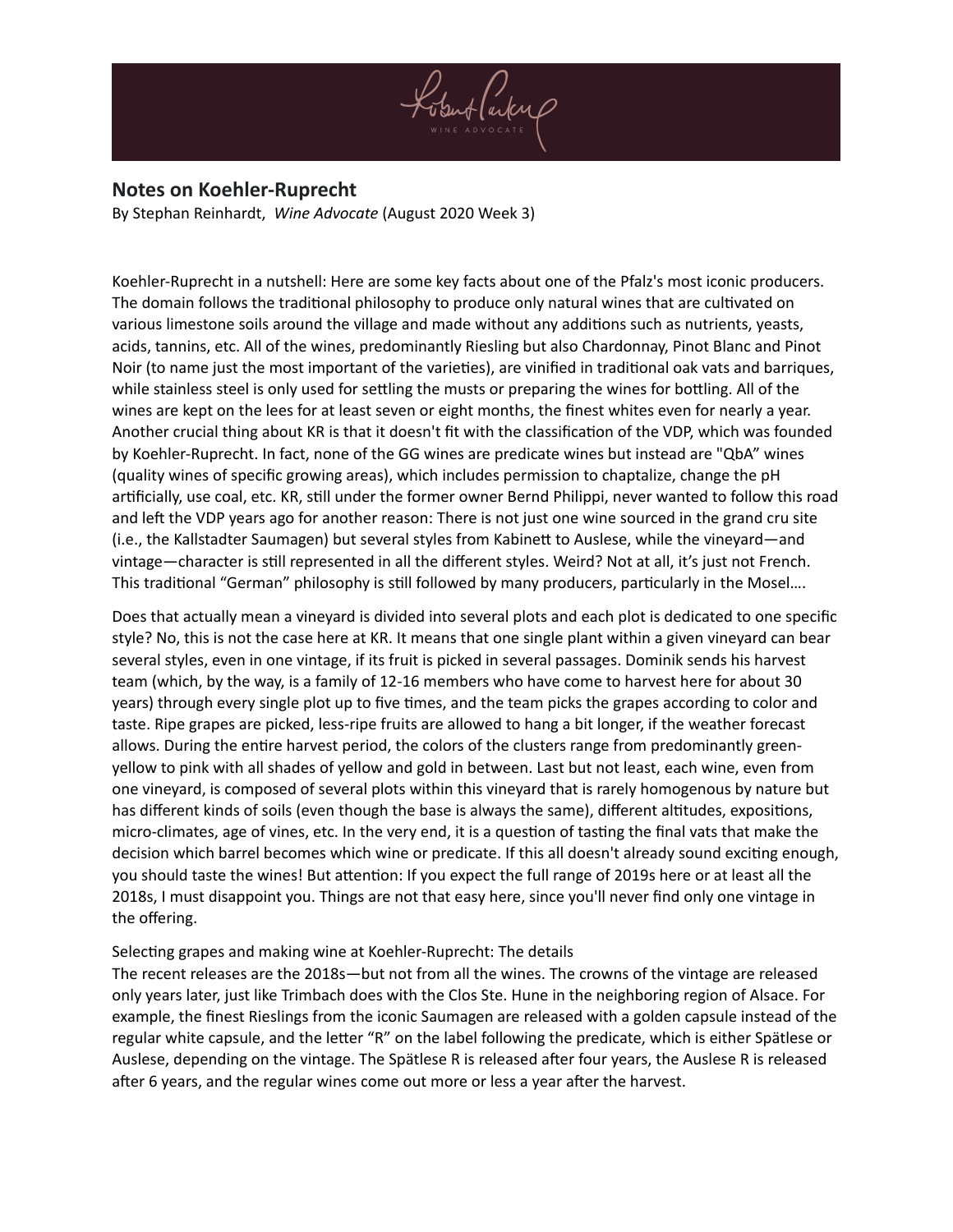The making of the wines has hardly changed over the years and decades. Usually, the must is left on the mash overnight and clarified for 36-48 hours after pressing. As mentioned above, the fermentation takes place in wooden barrels of various sizes from 300 to 2,400 liters in capacity, while the reds are fermented in open wooden fermenters and aged in barriques. The principle: the higher the quality, the smaller the barrel. The wines remain on the lees until about four weeks before bottling. The racking of Weissburgunder, Muskateller and possibly also the Kallstadter takes place in May or June, and the Rieslings from the Saumagen follow in July/August after about 10-11 months on the full lees.

At Koehler-Ruprecht, a staggered harvest with several passages is practiced, and this means that each wine type is given its own grape selection. The Kabinett wines are based on healthy, green-yellow grapes, the Spätlese on golden-yellow and the Auslese on amber. The grapes for the dry wines are obligatory to be healthy. For the R predicates, a further selection is made: Amber-colored millerandage grapes (composed of tiny berries with no seeds and little juice but much skin) form the basis of the R selections. It is important to emphasize, though, that they are not the result of a selection of individual, single berries like a Beerenauslese, but of a whole cluster selection. It is therefore the majority of the berries on a cluster that decides which bucket the grape is sorted into. However, a Spätlese or Auslese becomes an R only after the fermentation in the barrel has finished, because it is not said that the most beautiful berries always produce the finest wine—although this is the case in most vintages. The classification is therefore based solely on the taste of all the barrels and is always in the context of the respective vintage and the predicate. The Kabinett is a light, drinkable type of the Saumagen, the Spätlese is fruity and elegant, and the Auslese is deep, mature and complex.

However, is the R always the better wine? To give a brilliant example of an exception: I personally prefer the 2018 Saumagen Auslese trocken to the Auslese trocken R, because it is more buoyant and finessed than the dense, mildly acidic and rather solemn R selection. The 2018 Auslese R might be the more typical 2018 perhaps, but from the point of view of the wine drinker, the regular, vibratingly fresh and delicate Auslese is perhaps a more stimulating wine. The regular 2018 Auslese trocken will be on the market this autumn, while the Auslese trocken R will not be available until 2024. The 2018 Spätlese trocken R will come as early as 2022. This year, the 2015 Saumagen Spätlese trocken R will be on sale. An Auslese trocken R was not produced in 2015, but a sweet Auslese and a Beerenauslese were produced both wines are based on healthy, botrytis-free grapes. In all probability, there will be no R Auslese in 2019 either. The reason: "The quality of the normal Auslese is already so extraordinarily good that we can no longer place a wine above it," says Dominik Sona without a wink.

## The recent vintages (and wines)

"2016 is a great vintage, my best yet," finds Dominik Sona. "If I get a vintage like this again, I'll retire immediately or find a new job." September started out hot, but then the grapes were able to ripen calmly to perfect physiological ripeness, as autumn was cool and stable. "The must weights and acidity levels remained stable, while the taste and aroma steadily increased and developed optimally." The harvest lasted a total of six weeks—perfect! "The wines are elegant, moderate in alcohol and show a nice saltiness in the finish," Sona finds. "They represent a rather cool vintage type."

2017 is the strongest of the three vintages after 2015. "The year was as warm as the other two, but we had more rain during harvest than in 2016, so that the grapes are not only physiologically ripe, but also the must weights increased. However, the richness is well-balanced, similar to 2015, but the 2017s are more juicy and less ethereal. We were pleased to see that Riesling can handle the heat well. The wines undoubtedly have very good aging potential," Sona believes. A disadvantage was that the heavy rainfall